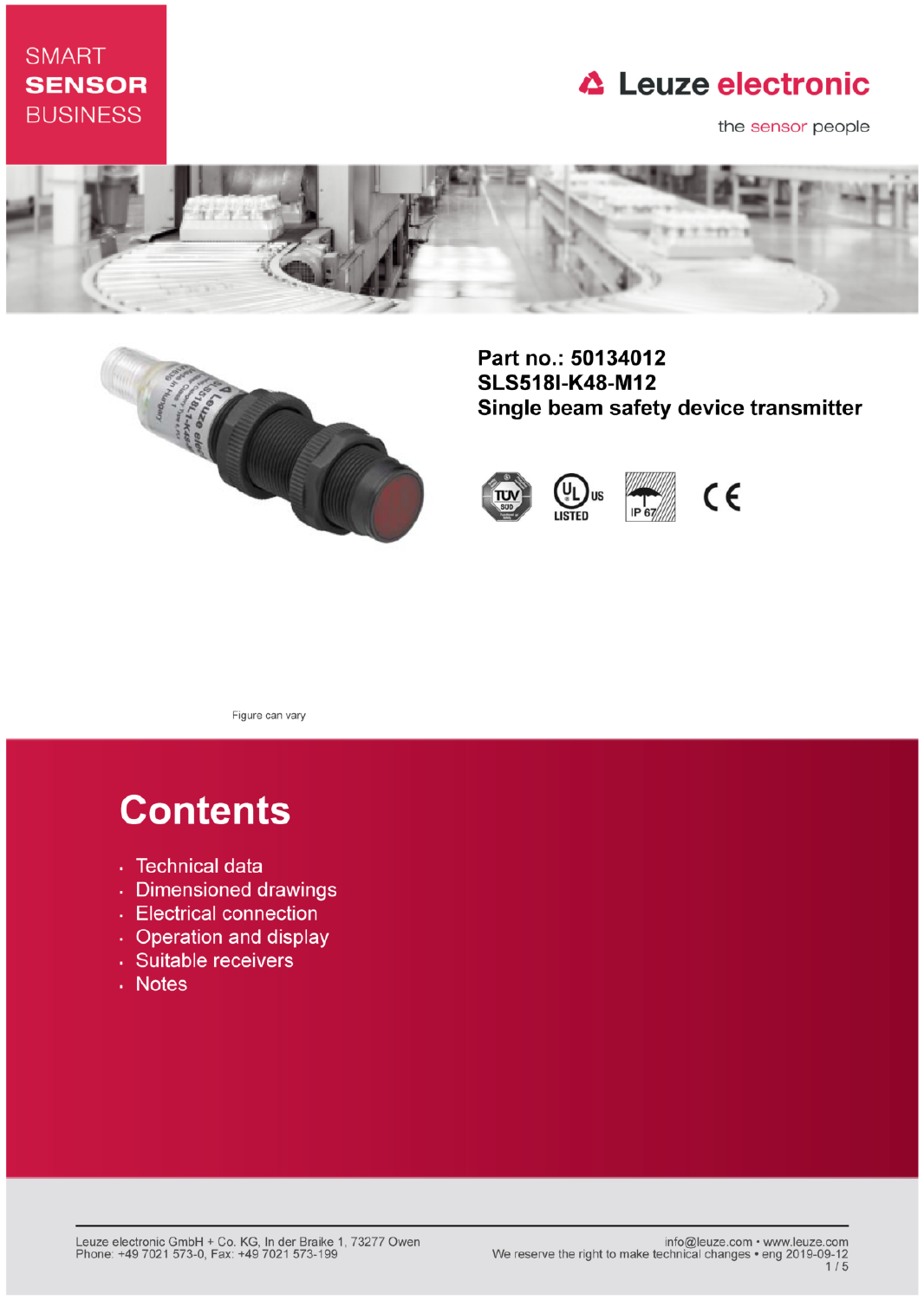### Part no.: 50134012 – SLS518I-K48-M12 – Single beam safety device transmitter

#### **Technical data**

| <b>Basic data</b>                |                                                                                        |  |
|----------------------------------|----------------------------------------------------------------------------------------|--|
| Series                           | 518                                                                                    |  |
|                                  |                                                                                        |  |
| <b>Special design</b>            |                                                                                        |  |
| Special design                   | Activation input                                                                       |  |
|                                  |                                                                                        |  |
| <b>Characteristic parameters</b> |                                                                                        |  |
| <b>Type</b>                      | 4, IEC/EN 61496, in combination with a suitable test monitoring unit,<br>e.g. MSI-TR1B |  |
| SIL                              | 3, IEC 61508, in combination with a suitable test monitoring unit, e.g.<br>MSI-TR1B    |  |
| <b>SILCL</b>                     | 3, IEC/EN 62061, in combination with a suitable test monitoring unit,<br>e.g. MSI-TR1B |  |
| Performance Level (PL)           | e, EN ISO 13849-1                                                                      |  |
| MTTF <sub>d</sub>                | 1,700 years, EN ISO 13849-1                                                            |  |
| Mission time T <sub>M</sub>      | 20 years, EN ISO 13849-1                                                               |  |
| Category                         | 4, EN ISO 13849, In combination with MSI-TRMB safety relay                             |  |
|                                  |                                                                                        |  |
| <b>Optical data</b>              |                                                                                        |  |
| Operating range                  | 08m                                                                                    |  |
| Operating range limit            | 08m                                                                                    |  |
| Light source                     | LED, Infrared                                                                          |  |
| LED light wavelength             | 880 nm                                                                                 |  |
| Opening angle, max.              | $-2.52.5$ °                                                                            |  |
|                                  |                                                                                        |  |
| <b>Electrical data</b>           |                                                                                        |  |
| Protective circuit               | Polarity reversal protection<br>Short circuit protected                                |  |
| Performance data                 |                                                                                        |  |
| Supply voltage UB                | 24 V, DC, -15  15 %, Incl. residual ripple                                             |  |
| Open-circuit current             | 35 mA                                                                                  |  |
| <b>Inputs</b>                    |                                                                                        |  |
| Number of activation inputs      | 1 Piece(s)                                                                             |  |
| <b>Activation inputs</b>         |                                                                                        |  |
| Voltage type                     | DC                                                                                     |  |
| Switching voltage                | high: $\geq 8V$<br>low: $\leq 1.5V$                                                    |  |
| Switching voltage high, min.     | 8 V                                                                                    |  |
| Switching voltage low, max.      | 1.5V                                                                                   |  |
| Activation/disable delay         | 1 <sub>ms</sub>                                                                        |  |
| Input resistance                 | $10,\!000$ $\Omega$ , -30 $\ldots$ $30$ $\%$                                           |  |
| <b>Activation input 1</b>        |                                                                                        |  |
| Assignment                       | Connection 1, pin 4                                                                    |  |
| Active switching state           | High                                                                                   |  |
|                                  |                                                                                        |  |
| <b>Timing</b>                    |                                                                                        |  |
| Switching frequency              | 500 Hz                                                                                 |  |
| Response time                    | 1 <sub>ms</sub>                                                                        |  |
| Readiness delay                  | 300 ms                                                                                 |  |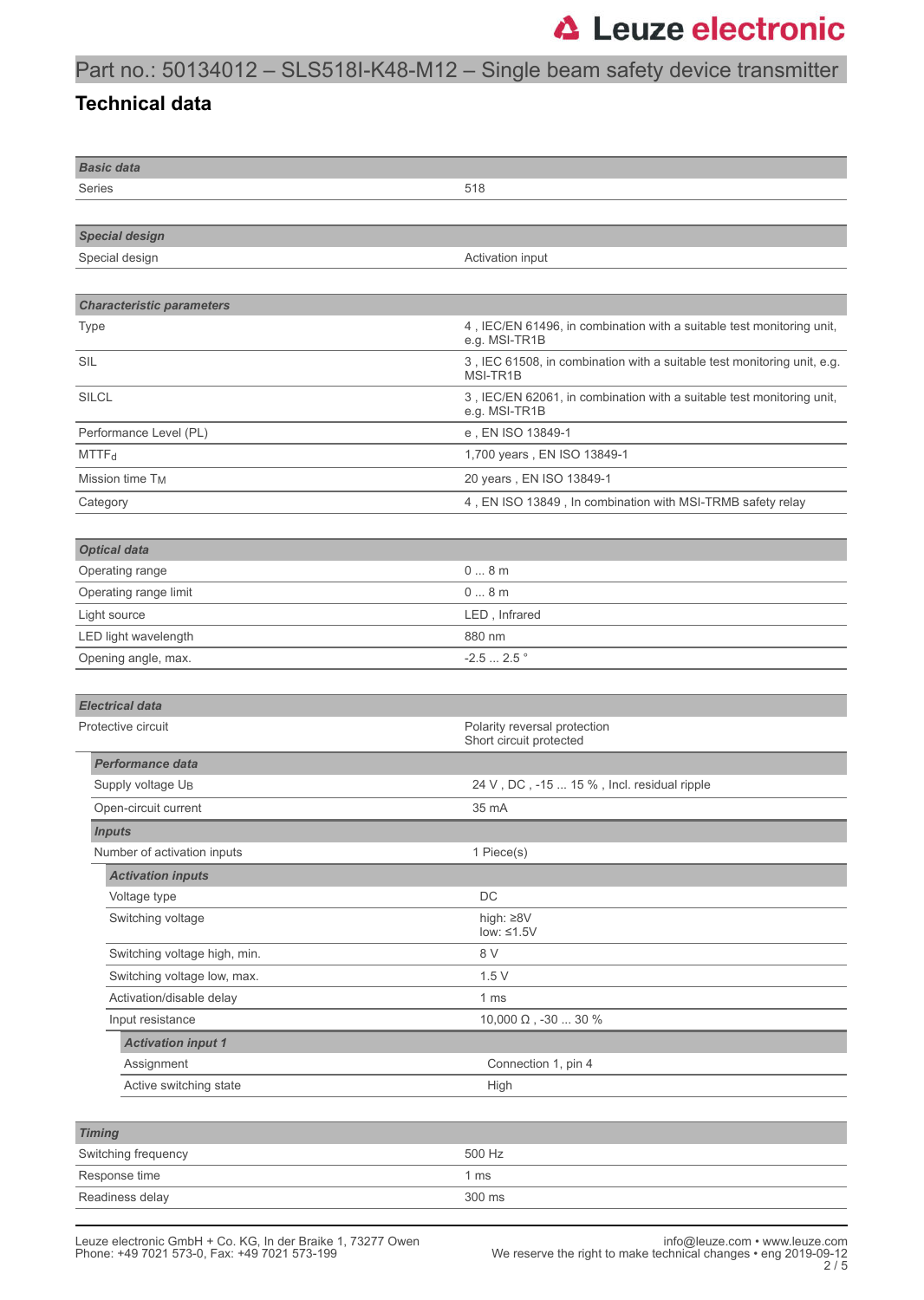### Part no.: 50134012 – SLS518I-K48-M12 – Single beam safety device transmitter

| <b>Connection</b>              |                                    |  |  |
|--------------------------------|------------------------------------|--|--|
| Number of connections          | 1 Piece(s)                         |  |  |
| <b>Connection 1</b>            |                                    |  |  |
| Type of connection             | Connector                          |  |  |
| Function                       | Activation input<br>Voltage supply |  |  |
| Thread size                    | M12                                |  |  |
| Material                       | Plastic                            |  |  |
| No. of pins                    | 4-pin                              |  |  |
|                                |                                    |  |  |
| <b>Mechanical data</b>         |                                    |  |  |
| Design                         | Cylindrical                        |  |  |
| Thread size                    | M18                                |  |  |
| Dimension (Ø x L)              | 22 mm x 81 mm                      |  |  |
| Housing material               | Plastic, ABS, UL 94-V0             |  |  |
| Lens cover material            | Plastic / PMMA                     |  |  |
| Net weight                     | 30 g                               |  |  |
| Housing color                  | <b>Black</b>                       |  |  |
| Type of fastening              | Screw type                         |  |  |
|                                |                                    |  |  |
| <b>Operation and display</b>   |                                    |  |  |
| Type of display                | LED                                |  |  |
| Number of LEDs                 | 1 Piece(s)                         |  |  |
|                                |                                    |  |  |
| <b>Environmental data</b>      |                                    |  |  |
| Ambient temperature, operation | $-2555$ °C                         |  |  |
| Ambient temperature, storage   | -25  70 °C                         |  |  |
|                                |                                    |  |  |
| <b>Certifications</b>          |                                    |  |  |
| Degree of protection           | IP 67                              |  |  |
| Protection class               |                                    |  |  |
| Certifications                 | <b>TÜV Süd</b><br>UL US            |  |  |
| Standards applied              | IEC 60947-5-2, IEC/EN 61496        |  |  |
|                                |                                    |  |  |
| <b>Classification</b>          |                                    |  |  |
| Customs tariff number          | 85365019                           |  |  |
| eCl@ss 8.0                     | 27272701                           |  |  |
| eCl@ss 9.0                     | 27272701                           |  |  |
| <b>ETIM 5.0</b>                | EC001831                           |  |  |
| ETIM 6.0                       | EC001831                           |  |  |

### **Dimensioned drawings**

All dimensions in millimeters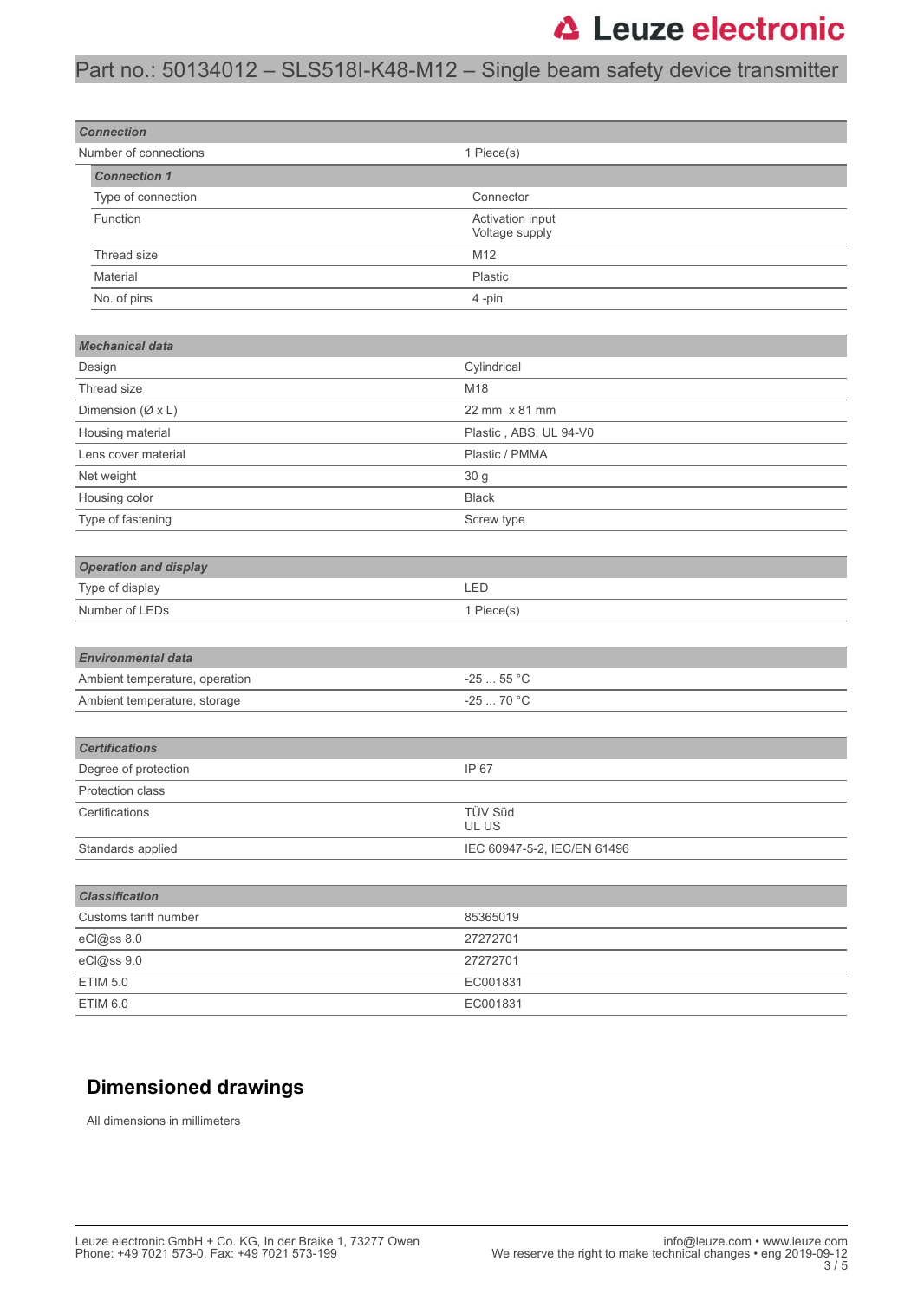Part no.: 50134012 – SLS518I-K48-M12 – Single beam safety device transmitter



A Green LED

#### **Electrical connection**

| <b>Connection 1</b> |                                    |  |
|---------------------|------------------------------------|--|
| Type of connection  | Connector                          |  |
| Function            | Activation input<br>Voltage supply |  |
| Thread size         | M12                                |  |
| Type                | Female                             |  |
| Material            | Plastic                            |  |
| No. of pins         | $4$ -pin                           |  |
| Encoding            | A-coded                            |  |

| Pin | Pin assignment | <b>Conductor color</b> |
|-----|----------------|------------------------|
|     | $+24V$         | <b>Brown</b>           |
| 2   | n.c.           | White                  |
| 3   | <b>GND</b>     | <b>Blue</b>            |
|     | Active         | <b>Black</b>           |



### **Operation and display**

#### LEDs

| <b>LED</b> | <b>Display</b>          | <b>Meaning</b> |
|------------|-------------------------|----------------|
|            | Green, continuous light | Ready          |